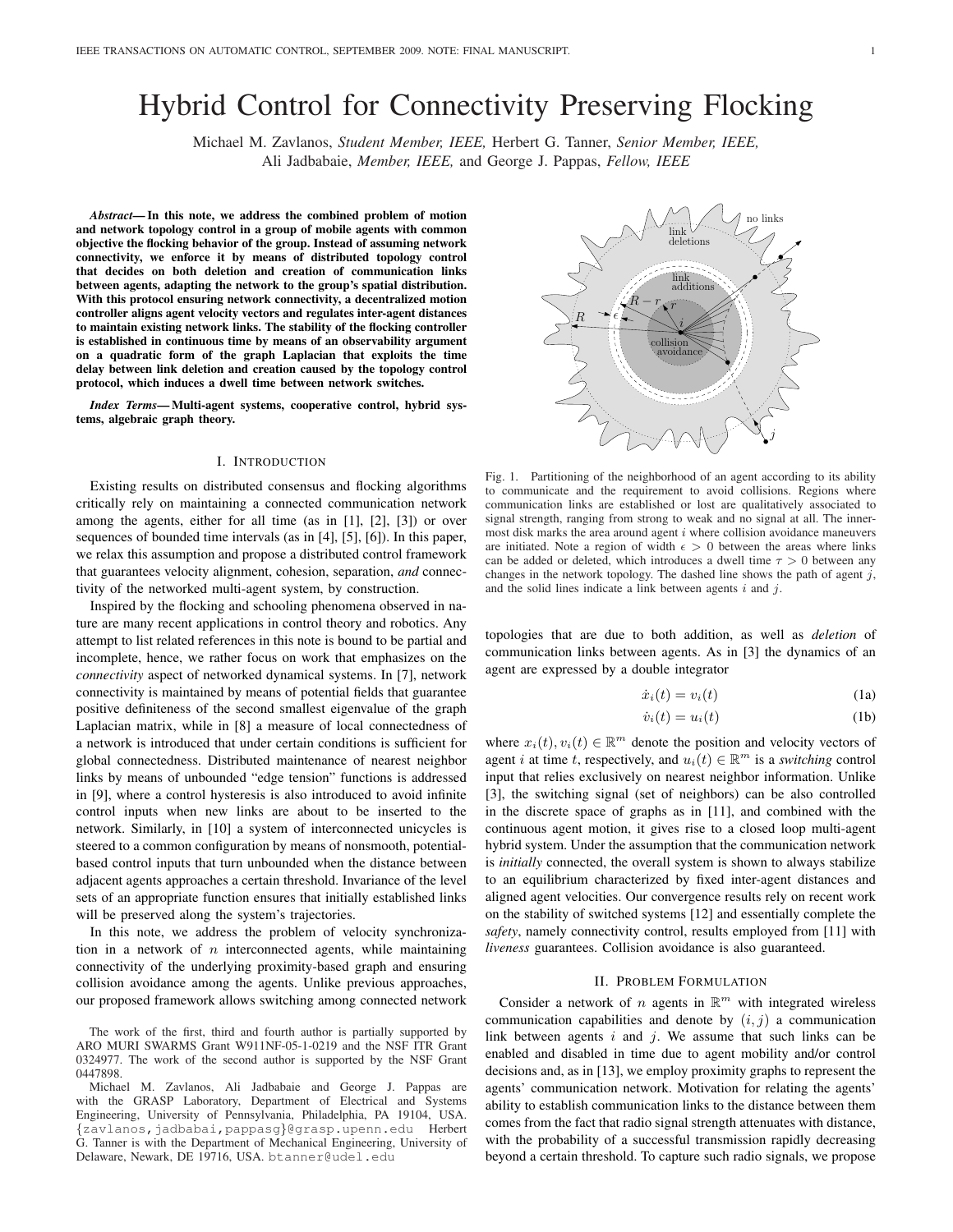

Fig. 2. The artificial potential function  $\varphi_{ij}(x_{ij})$ . The function is symmetric with respect to  $x_i$  and  $x_j$ , and when bounded, it guarantees both collision avoidance for  $||x_{ij}||_2 \rightarrow 0$  and edge preservation for  $||x_{ij}||_2 \rightarrow R$ . Here, the function is plotted for  $r = 0.15$ ,  $R = 0.5$ , and  $\epsilon = 0.05$ .

a rather *qualitative* model for the communication network, where new communication links can be established only between agents whose distance becomes smaller than some threshold  $R > 0$ . Beyond that threshold, we assume there is considerable uncertainty over the agents' ability to successfully communicate, hence, communication links are lost. On the other hand, to avoid collisions, agents are not supposed to get too close to each other. Once their distance falls below a threshold  $r > 0$ , collision avoidance maneuvers must be initiated. The proposed dynamic network is illustrated in Fig. 1 and can be formally captured by a *dynamic proximity graph*  $\mathcal{G}(t)$  =  $(V, \mathcal{E}(t))$ , where  $V = \{1, \ldots, n\}$  denotes the set of vertices indexed by the set of agents and  $\mathcal{E}(t) \subseteq \mathcal{V} \times \mathcal{V}$  denotes the time varying set of links, such that for constants r, R, and  $\epsilon$  satisfying  $0 < 2r < R$ and  $0 < \epsilon/2 < \min\{R - 2r, r\}$ , we have:

- if  $||x_{ij}(t)||_2 \in [0, r)$ , then  $(i, j) \in \mathcal{E}(t)$ ;
- if  $(i, j) \notin \mathcal{E}(t)$  and  $||x_{ij}(t)||_2 \in [r, R r \epsilon/2)$ , then  $(i, j)$  is a candidate link to be *added* to  $\mathcal{E}(t)$ ;
- if  $||x_{ij}(t)||_2 \in [R r \epsilon/2, R r + \epsilon/2)$ , then  $(i, j)$  preserves its membership status in  $\mathcal{E}(t)$  (no addition or deletion);
- if  $(i, j) \in \mathcal{E}(t)$  and  $||x_{ij}(t)||_2 \in [R r + \epsilon/2, R)$ , then  $(i, j)$ is a candidate link to be *deleted* from  $\mathcal{E}(t)$ ;
- if  $||x_{ij}(t)||_2 \in [R, \infty)$ , then  $(i, j) \notin \mathcal{E}(t)$ ;

where  $x_{ij}(t) \triangleq x_i(t) - x_j(t)$ . We assume *undirected* networks  $\mathcal{G}(t)$ , where communication links are bidirectional, i.e.,  $(i, j) \in \mathcal{E}(t)$  if and only if  $(j, i) \in \mathcal{E}(t)$ . Any vertices i and j of an undirected graph  $\mathcal{G}(t)$  that are joined by a link  $(i, j) \in \mathcal{E}(t)$ , are called *adjacent* or *neighbors* at time t. Hence, we can define the set of neighbors of agent i at time t, by  $\mathcal{N}_i(t) \triangleq \{j \in \mathcal{V} \mid (i, j) \in \mathcal{E}(t)\}\$ . If  $\mathcal{G}(t)$ is such that there exists a path, i.e., a sequence of distinct vertices such that consecutive vertices are adjacent, between any two of its vertices, then we say that  $\mathcal{G}(t)$  is *connected*.

Given any dynamic proximity graph  $\mathcal{G}(t) = (\mathcal{V}, \mathcal{E}(t))$  consisting of  $n$  mobile agents as in (1), define the set of control laws

$$
u_i(t) \triangleq -\sum_{j \in \mathcal{N}_i(t)} \left( v_i(t) - v_j(t) \right) - \sum_{j \in \mathcal{N}_i(t)} \nabla_{x_i} \varphi_{ij}(t) \tag{2}
$$

where  $\varphi_{ij}(t)$  is the artificial potential function (Fig. 2)

$$
\varphi_{ij}(x_{ij}) \triangleq \begin{cases} ||x_{ij}||_2^{-2} + P_1(x_{ij}), & ||x_{ij}||_2 \in (0, r] \\ 0, & ||x_{ij}||_2 \in (r, R - r) \\ \frac{1}{R^2 - ||x_{ij}||_2^2} + P_2(x_{ij}), & ||x_{ij}||_2 \in [R - r, R) \end{cases}
$$
(3)

where  $P_k(x_{ij}) \triangleq a_k ||x_{ij}||_2^2 + b_k ||x_{ij}||_2 + c_k$  with  $k = 1, 2$ , for appropriate constants  $a_k$ ,  $b_k$  and  $c_k$  so that the derivatives of  $\varphi_{ij}$  up to second order are continuous in  $(0, R)$ , i.e., for  $||x_{ij}||_2 \in [r, R-r]$ 



Fig. 3. Control challenges requiring knowledge of the network structure. Without such knowledge, deletion of a link  $(i, j)$  can either violate connectivity (right) or not (left).

they satisfy  $\varphi_{ij}(x_{ij}) = \frac{\partial \varphi_{ij}}{\partial ||x_{ij}||_2} = \frac{\partial^2 \varphi_{ij}}{\partial ||x_{ij}||_2}$  $\frac{\partial \varphi_{ij}}{\partial ||x_{ij}||_2^2} = 0$ . Hence, the problem addressed in this note can be stated as follows.

*Problem 1 (Connectivity Preserving Flocking):* Given an initially connected network  $\mathcal{G}(t_0)$  consisting of n agents described by (1)–(2), determine local controllers  $\mathcal{N}_i(t)$  so that the overall dynamic network  $G(t)$  is connected for all time, all agent velocities are aligned and collisions among the agents are avoided.

To obtain local controllers  $\mathcal{N}_i(t)$  that guarantee invariance of the whole mobile network  $\mathcal{G}(t)$  with respect to connectivity, we choose an equivalent algebraic representation of a dynamic graph  $\mathcal{G}(t)$  =  $(V, \mathcal{E}(t))$  using the *laplacian matrix* 

$$
L(t) \triangleq \Delta(t) - A(t), \tag{4}
$$

where  $A(t) = (a_{ij}(t))$  corresponds to the *adjacency matrix* of the graph  $\mathcal{G}(t)$ , such that  $a_{ij}(t) = 1$  if  $(i, j) \in \mathcal{E}(t)$  and  $a_{ij}(t) = 0$ graph  $\mathcal{G}(t)$ , such that  $a_{ij}(t) = 1$  if  $(i, j) \in \mathcal{E}(t)$  and  $a_{ij}(t) = 0$ <br>otherwise, and  $\Delta(t) = \text{diag}\left(\sum_{j=1}^{n_r} a_{ij}(t)\right)$  denotes the *valency matrix*. <sup>1</sup> The spectral properties of the laplacian matrix are closely related to graph connectivity. In particular, if  $\lambda_1(t) \leq \lambda_2(t) \leq$  $\cdots \leq \lambda_n(t)$  are the ordered eigenvalues of the laplacian matrix  $L(t)$ , then  $\lambda_1(t) = 0$  for all t, with corresponding eigenvector 1, and  $\lambda_2(t) > 0$  if and only if  $\mathcal{G}(t)$  is connected [14]. The above algebraic representation of a graph  $\mathcal{G}(t)$ , along with auction-based link deletions, leads to the desired distributed connectivity controllers  $\mathcal{N}_i(t)$  for Problem 1.

# III. DISTRIBUTED CONNECTIVITY CONTROL

Consider a dynamic graph  $\mathcal{G}(t) = (\mathcal{V}, \mathcal{E}(t))$  defined by the time varying set of edges  $\mathcal{E}(t)$ .<sup>2</sup> The goal in this section is to design *local* controllers that allow every agent to add or delete communication links with neighbors without violating connectivity of  $G$ . As connectivity is a global graph property, it is necessary that every agent has sufficient knowledge of the network structure in order to safely delete a link with a neighbor (Fig. 3).<sup>3</sup> Such knowledge can be obtained through local *estimates* of the network topology (Sec. III-A), which, along with a *tie breaking* mechanism obtained by means of *gossip algorithms* and distributed *market-based* control (Sec. III-B), ensure connectivity even when combinations of multiple deletion requests could possibly violate it (Fig. 4).

<sup>1</sup>Since we do not allow self-loops, we define  $a_{ii}(t) = 0$  for all *i*.

 $2$ To simplify notation, we hereafter drop dependence on time  $t$ .

<sup>3</sup>Addition of links can only increase connectivity and does not introduce any significant challenge in controlling the topology of G.



Fig. 4. Control challenges due to multiple link deletions. In the absence of an agreement protocol, simultaneous deletion of links  $(i, j)$  and  $(k, l)$  violates connectivity.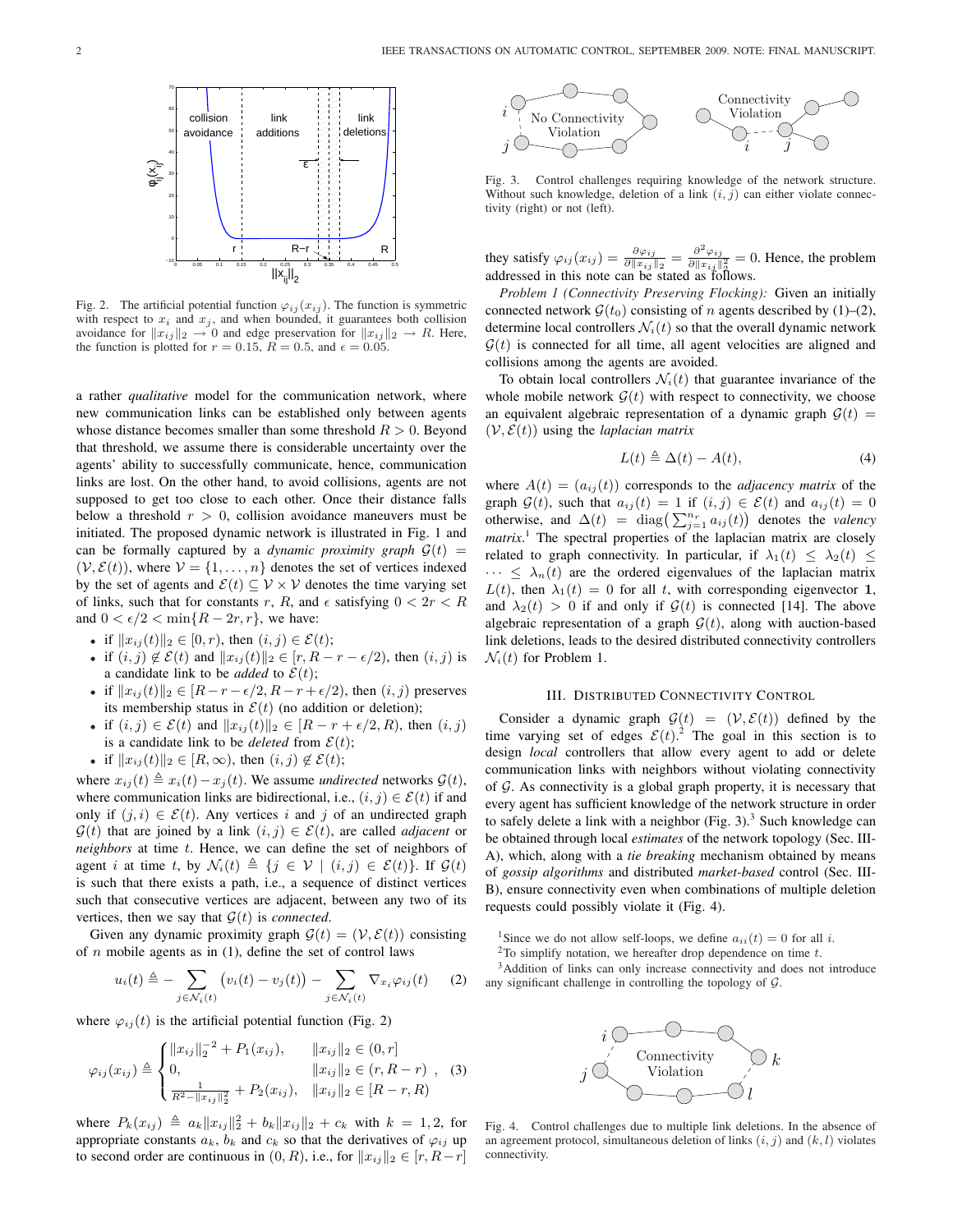TABLE I

| $a_{jk}^{[i]}$                       | $v_{jk}^{[i]}$ | $a_{jk}^{[i]}$ |
|--------------------------------------|----------------|----------------|
|                                      |                | 0              |
|                                      | $\dot{0}$      |                |
| $\begin{matrix} 0 \\ 0 \end{matrix}$ |                |                |
|                                      | 0              | O              |

# *A. Local Estimates of the Network Topology*

Let  $\mathcal{G}_i = (\mathcal{V}, \mathcal{E}_i)$  denote a local *estimate* of the global network  $\mathcal{G}$ that agent i can obtain using information from its nearest neighbors that agent *i* can obtain using information from its nearest neighbors  $\mathcal{N}_i$ . Let also  $A_i = (a_{jk}^{[i]})$  denote the adjacency matrix associated with the graph  $\mathcal{G}_i$  and define its dynamics by<sup>4</sup>

$$
A_i := \neg (A_i \leftrightarrow V_i), \tag{5}
$$

where the control input  $V_i = (v_{jk}^{[i]}) \in \{0,1\}^{n \times n}$  is such that  $v_{jk}^{[i]} = 1$ if a control action is taken to add or delete link  $(j, k)$  (Table I). It can be shown that the control input  $V_i$  can be decomposed into two disjoint components  $V_i^a$  and  $V_i^d$  regulating link *additions* and *deletions*, respectively, as [11]

$$
V_i \triangleq \left( \left( \underbrace{(\neg A_i \land (\vee_{j \in \mathcal{N}_i} A_j))}_{\substack{\text{new links provided} \\ \text{by current neighbors}}} \vee \underbrace{(\neg A_i \land E_i)}_{\substack{\text{links with} \\ \text{new heights}}} \right) \land V_i^a \right) \lor \left( A_i \land V_i^d \right),
$$

where  $E_i = \vee_{j \neq i} (e_i e_j^T \vee e_j e_i^T)$ , and  $e_i$  is a column vector with all entries 0 except for the i-th entry that is 1. This results in the local network dynamics (5) being essentially a *consensus* (with inputs) on the adjacency matrix estimates  $A_i$ . In particular, for a fixed network topology (no inputs), the dynamics (5) reduce to

$$
A_i := \vee_{j \in \mathcal{N}_i} (A_i \vee A_j),
$$

which for local initialization of the estimates  $A_i$  with nearest neighbor links, provide every agent with a *rough* picture of the overall network.

# *B. Controlling Addition and Deletion of Links*

v

Regarding the controller  $V_i^a = (v_{jk}^{[i]a})$  that regulates link additions, we require that it captures all communication links that are known to agent i's neighbors  $\mathcal{N}_i$  as well as all new links that agent i can create with agents  $j \notin \mathcal{N}_i$ , i.e.,

$$
y_{jk}^{[i]a} \triangleq \underbrace{((j \neq i) \land (k \neq i))}_{\text{add all existing links}} \lor \underbrace{(\|x_{jk}\|_2 \in [r, R - r - \epsilon/2))}_{\text{maintain current neighbors and odd new neighbors}}, \quad (6)
$$

Unlike link additions, deletion of nearest neighbor links is a challenging task. Although knowledge of the estimate  $G_i$  allows every agent  $i$  to determine adjacent links that if deleted individually, preserve network connectivity (Fig. 3), it is not sufficient for dealing with simultaneous link deletions by multiple non-adjacent agents that may disconnect  $G$  (Fig. 4). For this, we require that at most one link be deleted from G at a time and employ an *auction-based* framework to achieve agreement of all agents regarding the link that is to be deleted (Alg. 1).

Initialization of an auction requires a set  $S_i \in 2^{\mathbb{N}}$  of *safe* neighbors  $j \in \mathcal{N}_i^d \triangleq \{j \in \mathcal{N}_i \mid ||x_{ij}||_2 \in [R - r + \epsilon/2, R)\}\$  that if agent i deletes a link  $(i, j)$  with, then  $\mathcal{G}_i$  remains connected. For any  $j \in \mathcal{S}_i$ , agent *i* initializes a request  $r_i \triangleq [i j b]^{T} \in \mathbb{R}^{3}$  containing the

# Algorithm 1 Link deletion controller for agent  $i$

**Require:**  $S_i := \{ j \in \mathcal{N}_i^d \mid \lambda_2(\mathcal{E}_i \setminus \{(i,j)\}) > 0 \};$ **Require:**  $r_i \triangleq [i j b]^{T}$  and  $T_i := e_i$ ; 1: if  $\wedge_{j=1}^{n} T_{ij} = 0$  then 2:  $r_i := r_j$ , where  $j = \max\{\text{argmax}_{k \in \mathcal{N}_i} \{r_{i3}, r_{k3}\}\};$  $T_i := T_i \vee (\vee_{j \in \mathcal{N}_i} T_j);$ 4: **else if**  $\wedge_{j=1}^{n}T_{ij} = 1$  and  $r_{i3} > 0$  **then** 4. **else ii**  $\sqrt{5} = 1$  iij - 1 and  $\sqrt{7} = 3$ <br>5:  $v_{jk}^{[i]d} := ((r_{i1}, r_{i2}) = (j, k));$ 6: else if  $\wedge_{j=1}^{n}T_{ij} = 1$  and  $r_{i3} = 0$  then 7:  $v_{jk}^{[i]d} := 0$  for all  $j, k$ ; 8: end if

link  $(i, j)$  to be deleted and a bid  $b \ge 0$ , such that  $b > 0$  if  $S_i \ne \emptyset$ and  $b = 0$  otherwise, indicating how "important" this request is.<sup>5</sup> This request is propagated in the network, along with a vector of tokens  $T_i \in \{0,1\}^n$ , initialized as  $T_i := e_i$ , indicating that agent i has placed its bid. During every auction, every agent  $i$  communicates with its neighbors and updates its vector of tokens  $T_i$  (line 3, Alg. 1), as well as its request  $r_i$  with the request  $r_j$  corresponding to the agent j that has placed the highest bid  $r_{j3}$ , i.e.,  $j \in \text{argmax}_{k \in \mathcal{N}_i} \{r_{i3}, r_{k3}\}.$ In case of ties on the bids, i.e., if  $\arg \max_{k \in \mathcal{N}_i} \{r_{i3}, r_{k3}\}$  contains more than one agents, then the agent  $j$  with the maximum label is selected (line 2, Alg. 1). Note that line 2 of Alg. 1 is essentially a maximum consensus update on the bids  $r_{i3}$  and will converge to a common outcome for all agents when all bids have been compared to each other, which is captured by the condition  $\wedge_{j=1}^{n}T_{ij} = 1$  (lines 4 and 6, Alg. 1). If at least one agent has placed a positive bid, i.e., 4 and 6, Aig. 1). If at least one agent has placed a positive bid, i.e., if  $r_{i3} > 0$  (line 4, Alg. 1), then controller  $V_i^d = (v_{jk}^{i|d})$  deletes the associated link  $(r_{i1}, r_{i2})$  from  $\mathcal{G}_i$  (line 5, Alg. 1). Otherwise, no link is deleted (line 7, Alg. 1).

*Remark 3.1 (Computational Complexity):* Computation of the spectrum of a matrix has worst case complexity  $O(n^3)$ , where  $n$  is the size of the matrix [15]. This complexity can be reduced to  $O(n)$  for sparse symmetric matrices [16], as is typically the laplacian matrix  $L(t)$  of large networks. Consequently, our approach is scalable to relatively large networks.

# *C. Agent Synchronization*

Communication time delays, packet losses, and the asymmetric network structure, may result in auctions starting asynchronously, outdated information being used for future decisions, and consequently, agents reaching different decisions for the same auction. In the absence of a common global clock, the desired synchronization is ideally *event triggered*, where by a triggering event we understand the time instant that a message  $Msg[i] \triangleq \{A_i, r_i, T_i\}$  has been received by any of agent i's neighbors  $j \in \mathcal{N}_i$ . We achieve such a synchronization by labeling every auction in the set  $\{1, 2, 3\}$  and requiring that all information exchange takes place among neighbors that are in equally labeled auctions. Essentially, "fast" agents wait for their "slower" peers and, hence, all agents are always synchronized in the sequence  $\{1, 2, 3, 1, 2, 3, \dots\}$  (Fig. 5).

## *D. Correctness*

Correctness of the proposed distributed coordination framework is obtained by construction and is discussed in detail in the previous

<sup>5</sup>Letting  $b \ge 0$  be a function of the distance  $||x_{ij}||_2$ ,  $j \in S_i$  or the size of the neighbor set  $|\mathcal{N}_i|$  can be associated with signal strength or power constraint properties of the overall network.

<sup>&</sup>lt;sup>4</sup>The symbols ¬,  $\land$ ,  $\lor$ ,  $\rightarrow$  and  $\leftrightarrow$  stand for the boolean operators NOT, AND, OR, IF, THEN and IF AND ONLY IF, respectively (in the case of matrices, they are applied elementwise on their entries). The discrete time semantics in Eqn. 5 are associated with discrete communication time instances between adjacent agents (Sec. V).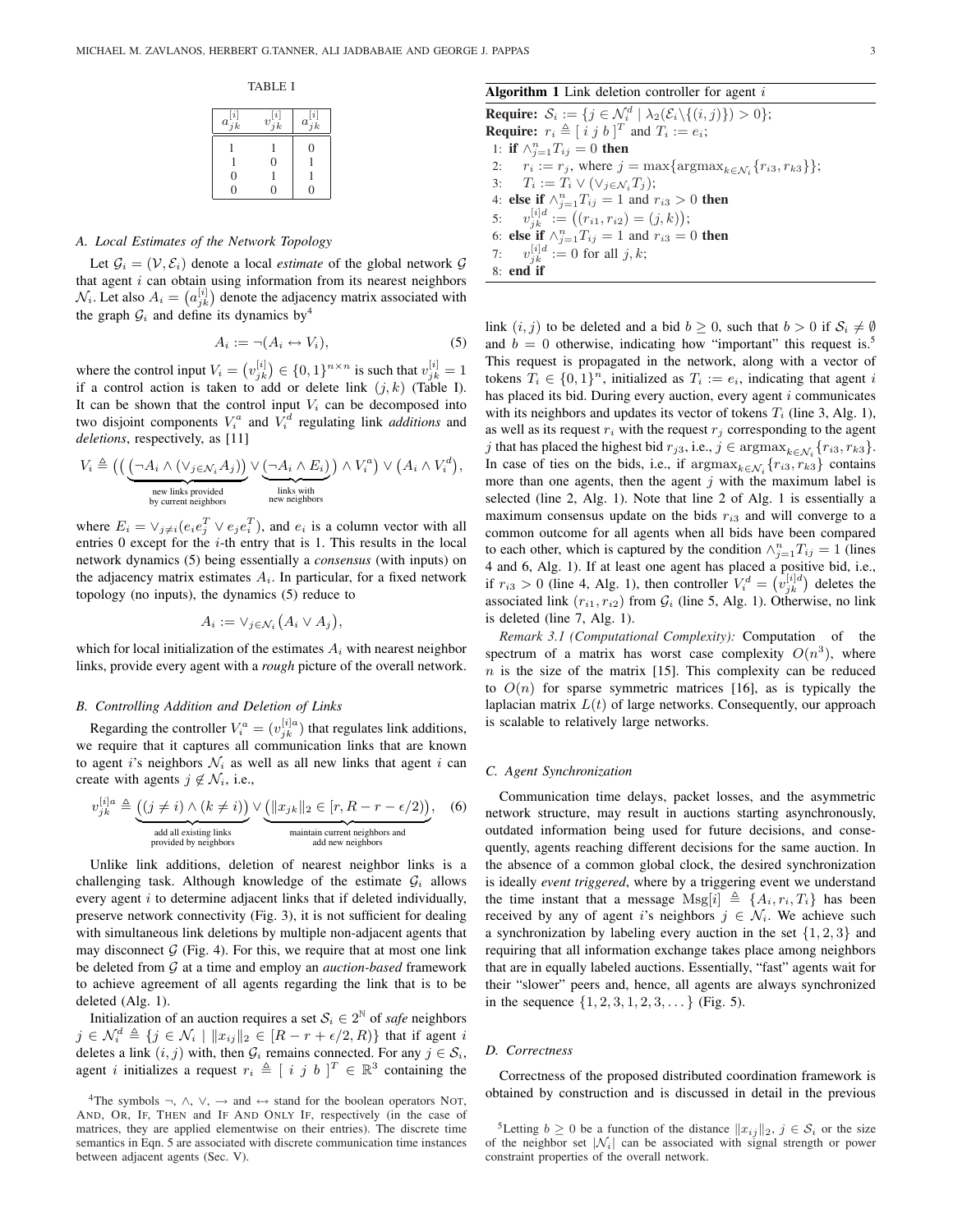

Fig. 5. Agent synchronization. Assume agent  $i$  is in auction 1. Necessary for agent  $i$  to transition to auction 2 is that all other agents are also in auction 1, since otherwise agent  $i$  will be missing tokens from the agents that are not in auction 1 yet (currently in auction 3) and Alg. 1 will not be able to converge. Once agent  $i$  transitions to auction 2, it initializes all variables for that auction with the latest values from auction 1, while it maintains the variables of auction 1 for agents that are still in auction 1 and it clears all variables of auction 3 since, no agent is in this auction any more [11].

subsections. Those ideas are summarized in the following result.<sup>6</sup>

*Theorem 3.2 (Correctness):* Assume an initially connected network  $G$  of agents that are initialized with nearest neighbor information. Then, the proposed scheme for distributed addition and deletion of communication links guarantees that  $G$  remains always connected.

*Proof:* The proof relies on the following observations:<sup>7</sup>

- (a) All network estimates  $\mathcal{G}_i$  are spanning subgraphs of the overall network G, i.e.,  $\mathcal{E}_i \subseteq \mathcal{E}$ , which implies that connectivity can be checked locally for  $\mathcal{G}_i$  and the results can be extended to  $\mathcal{G}_i$ .
- (b) Agreement of all agents on the link that is to be deleted, is guaranteed by convergence of the max-consensus in Alg. 1.
- (c) Points (a) and (b) above ensure that all agents agree on the link that is to be deleted and that this deletion does not violate connectivity. The synchronization scheme described in Sec. III-C ensures that no outdated information is used in any auction.

Consequently, links can be deleted continuously one-by-one, without destroying connectivity of the network.

# IV. INTEGRATION WITH AGENT MOBILITY: VELOCITY ALIGNMENT & COLLISION AVOIDANCE

With the topology control component of Sec. III adding and deleting edges at will, the agent control law (2) experiences discontinuities, and induces a switching nonlinear closed loop dynamical system (1)–(2). Let  $t_p$  for  $p = 1, 2, \ldots$  denote the *switching times* when the topology of  $\mathcal{G}(t)$  changes, and define a switching signal  $\mathcal{G}(t)$ :  $[0, \infty) \rightarrow \mathcal{G}_{\mathcal{C}}$ , where  $\mathcal{G}_{\mathcal{C}}$  denotes the set of all connected graphs on n vertices.<sup>8</sup> As discussed in Sec. III, the topology controller guarantees that the sequence of proximity graphs consists of connected graphs, while communication time delays (Sec. V) and the idle  $\epsilon$ -annulus between the regions where links can be added and deleted (Figs. 1 and 2), introduce a dwell time  $\tau > 0$  between transitions in the network topology  $G(t)$ . Hence, we can now state our main result.

*Theorem 4.1 (Connectivity Preserving Flocking):* For the closed loop system (1)–(2), assume that  $G(t_0) \in \mathcal{G}_{\mathcal{C}}$  and  $t_p - t_{p-1} > \tau > 0$ for all switching times  $t_p > 0$ . Then,  $\mathcal{G}(t) \in \mathcal{G}_c$  for all  $t > 0$ , and  $||x_{ij}(t)||_2 > 0$  for all  $i, j \in V$  and all  $t > 0$ . Moreover,  $v_i \to v_j$  as  $t \to \infty$ , for all  $i, j \in \mathcal{V}$ .

*Proof:* Let  $t_{p_1}, t_{p_2}, \ldots$  denote an infinite subsequence of switching times such that the switching signal  $\mathcal{G}(t)$  in each of the intervals  $[t_{pq}, t_{pq+1}]$  for  $q = 1, 2, \ldots$  is the same. Denote the union of these intervals by Q and for all time  $t \in Q$ , let  $\hat{\mathbf{x}} \triangleq [...x_{ij}^T...]^T \in \mathbb{R}^{mn(n-1)/2}, \, \mathbf{v} \triangleq [...v_i^T...]^T \in \mathbb{R}^{mn}$  and

 $<sup>7</sup>$ Due to space limitations, a more rigorous proof is omitted. More details</sup> can be found in [11].

<sup>8</sup>Note that  $\mathcal{G}(t)$  is also a map from the real time-line to the set of graphs.

 $\mathbf{u} \triangleq [\dots u_i^T \dots]^T \in \mathbb{R}^{mn}$  denote the stack vectors of the agent relative positions  $x_{ij} \in \mathbb{R}^m$ , velocity vectors  $v_i \in \mathbb{R}^m$  and control signals vectors  $u_i \in \mathbb{R}^m$ , respectively. Consider the dynamical system

$$
\dot{\hat{\mathbf{x}}} = (B_K \otimes I_m)\mathbf{v} \tag{7a}
$$

$$
\dot{\mathbf{v}} = \mathbf{u},\tag{7b}
$$

where  $B_K$  is the incidence matrix of the complete proximity graph [14], and define the function  $\varphi_{\mathcal{G}} : \mathbb{R}^{mn(n-1)/2} \times \mathbb{R}^{mn} \to \mathbb{R}_+$  with<sup>9</sup>

$$
\varphi_{\mathcal{G}} = \frac{1}{2} \Big( \|\mathbf{v}\|_2^2 + \sum_{i=1}^n \sum_{j \in \mathcal{N}_i} \varphi_{ij} \Big). \tag{8}
$$

For any  $c > 0$ , let  $\Omega_{\mathcal{G}} = \{ (\hat{\mathbf{x}}, \mathbf{v}) \in \mathbb{R}^{mn(n-1)/2} \times \mathbb{R}^{mn} | \varphi_{\mathcal{G}} \le c \}$ denote the level sets of  $\varphi_G$  and observe that (cf. [3])

$$
\frac{1}{2} \sum_{i=1}^{n} \sum_{j \in \mathcal{N}_i} \dot{\varphi}_{ij} = \sum_{i=1}^{n} \sum_{j \in \mathcal{N}_i} \dot{x}_i^T \nabla_{x_i} \varphi_{ij}.
$$
 (9)

Eqn. 9 and the Kronecker product notation (⊗) simplifies the expression for  $\dot{\varphi}_\mathcal{G}$  to

$$
\dot{\varphi}_{\mathcal{G}} = -\mathbf{v}^T (L_{\mathcal{G}} \otimes I_m) \mathbf{v},\tag{10}
$$

which is always nonpositive, since the laplacian  $L<sub>G</sub>$  is always positive semidefinite. Hence, for any signal  $G$ , the level sets  $\Omega_G$  are positively invariant, implying that for any  $(i, j) \in \mathcal{E}$ ,  $\varphi_{ij}$  remains bounded. On the other hand, if for some  $(i, j) \in \mathcal{E}$ ,  $||x_{ij}||_2 \to R$ , then  $\varphi_{ij}(x_{ij}) \to$  $\infty$ . Thus, by continuity of  $\varphi_{\mathcal{G}}$  in its domain, it follows that  $||x_{ij}||_2 < \infty$ R, for all  $(i, j) \in \mathcal{E}$  and  $t \in [t_{pq}, t_{pq+1})$ . In other words, all links in G are maintained between switching times, and since  $\mathcal{G}(t_{p_q}) \in \mathcal{G}_{\mathcal{C}}$  for  $q = 1, 2, \dots$ , we have that  $\mathcal{G}(t) \in \mathcal{G}_{\mathcal{C}}$  for all  $t \in [t_{p_q}, t_{p_q+1})$ , hence, for all  $t \in \mathcal{Q}$ . A similar argument for the case where  $||x_{ij}||_2 \to 0$ can be used to establish collision avoidance.

Since the addition of an edge between agents  $i$  and  $j$  can occur only in the region where  $||x_{ij}||_2 \in [r, R - r - \epsilon/2)$ , such an event temporarily has no effect on the value of  $\sum_{i=1}^{n} \sum_{j \in \mathcal{N}_i} \varphi_{ij}$  (Fig. 2). In conjunction with (10) we conclude that  $\varphi_{\mathcal{G}(t_{pq})} \geq \varphi_{\mathcal{G}(t_{pq+1})}$ , so if  $\varphi_{\mathcal{G}(t_{p_1})}$  is bounded, so is  $\varphi_{\mathcal{G}(t_{p_q})}$  for all  $q = 1, 2, \dots$  Moreover, the level sets of  $\Omega$ <sub>G</sub> are closed by continuity of  $\varphi$ <sub>G</sub> in its domain. Note now that

$$
\Omega_{\mathcal{G}} \subseteq \{ \mathbf{v} \mid ||\mathbf{v}||_2^2 \le c \} \cap \left( \cap_{(i,j) \in \mathcal{E}} \{ x_{ij} \mid \varphi_{ij} \le c \} \right)
$$
  
= 
$$
\{ \mathbf{v} \mid ||\mathbf{v}||_2^2 \le c \} \cap \left( \cap_{(i,j) \in \mathcal{E}} \varphi_{ij}^{-1}([0,c]) \right) \triangleq \Omega.
$$
 (11)

The velocity set  $\{v \mid ||v||_2^2 \le c\}$  is closed and bounded and hence, compact. Moreover, for all  $(i, j) \in \mathcal{E}$  the sets  $\varphi_{ij}^{-1}([0, c])$  are closed by continuity of  $\varphi_{ij}$  in the interval  $(0, R)$ . They are also bounded; to see this, suppose there exist indices i and j for which  $\varphi_{ij}^{-1}([0, c])$ is unbounded. Then, for any choice of  $N \in (0, R)$ , there exists an  $x_{ij} \in \varphi_{ij}^{-1}([0,c])$  such that  $||x_{ij}||_2 > N$ . Allowing  $N \to R$ , and given that  $\lim_{\|x_{ij}\|_2\to R} \varphi_{ij} = \infty$ , it follows that for any  $M > 0$ , there is a  $N > 0$  such that  $\varphi_{ij} > M$ . If we pick  $M > c$  we reach a contradiction, since by definition  $x_{ij} \in \varphi_{ij}^{-1}([0, c]) = \{x_{ij} \mid$  $\varphi_{ij}(x_{ij}) \leq c$ . Thus, all sets  $\varphi_{ij}^{-1}([0, c])$  are bounded and hence, compact. Therefore, the set  $\Omega$  is compact as an intersection of finite compact sets. It follows that  $\Omega$ <sup>G</sup> is also compact, as a closed subset of a compact set.

So far we have shown that the level sets  $\Omega$ <sup>G</sup> of  $\varphi$ <sup>G</sup> are both positively invariant and compact. The invariance of  $\Omega_{\mathcal{G}}$  implies that no collisions between agents occur. We now use these results to show that all agent velocities become asymptotically the same. Note first that compactness and positive invariance of  $\Omega$ <sub>G</sub> implies that

<sup>9</sup>We denote by  $\mathbb{R}_+$  the set  $[0, \infty)$ .

<sup>&</sup>lt;sup>6</sup>Implementation on a real robotic platform showed that our approach is also feasible as well as highly successful in enabling a network of robots to adapt to disturbances (95% packet loss using multi-cast *User Datagram Protocol* (UDP)) while maintaining network connectivity [17].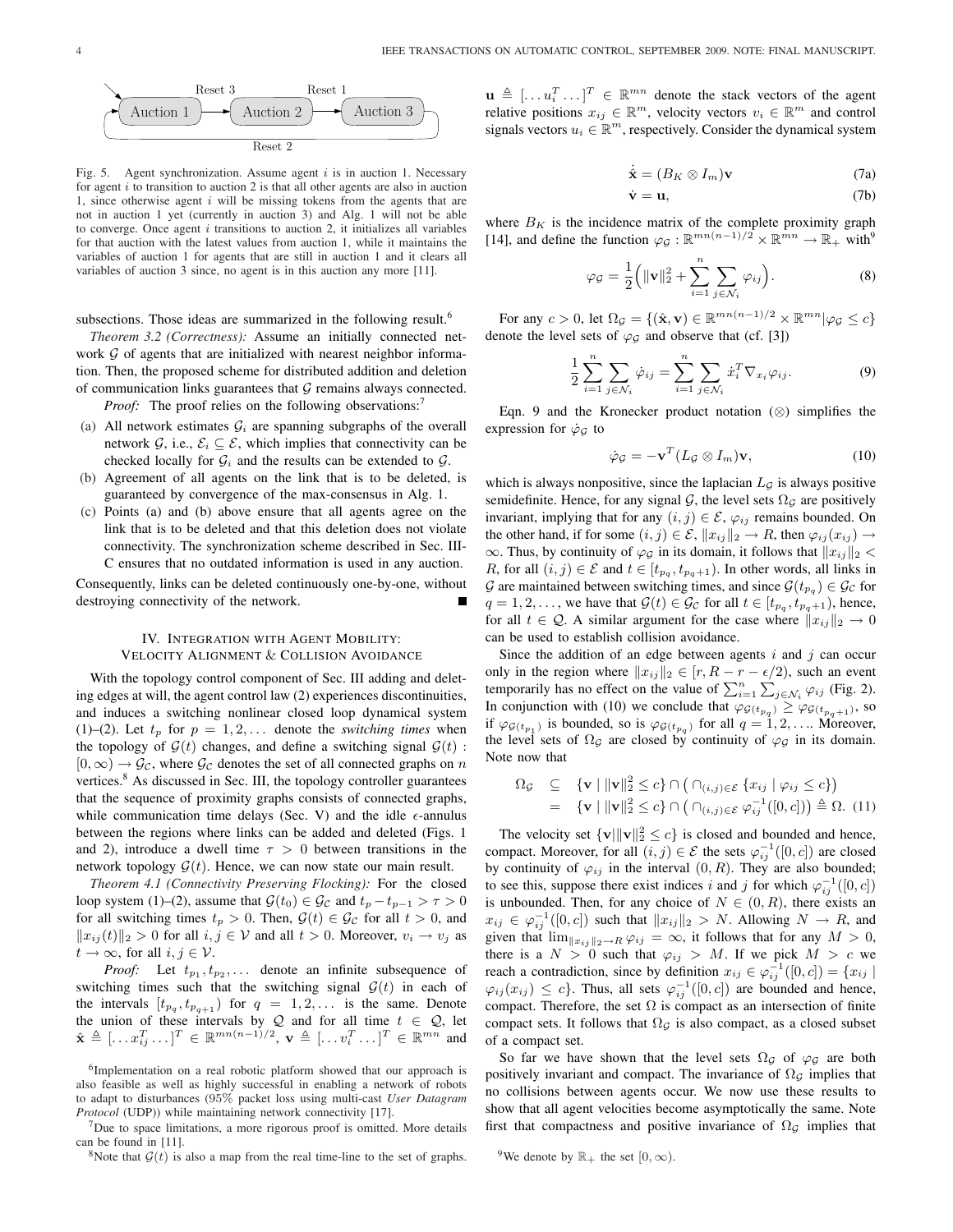

Fig. 6. The hybrid automaton  $\mathbb{T}_i \times \mathbb{A}_i \times \mathbb{N}_i$  of a mobile agent *i* that consists of the composition of a topology control  $\mathbb{T}_i$ , an auction  $\mathbb{A}_i$  and a navigation automaton  $\mathbb{N}_i$ .

 $(\hat{\mathbf{x}}, \mathbf{v}) \in \mathbb{R}^{mn(n-1)/2} \times \mathbb{R}^{mn}$  remains bounded in every bounded time interval  $[t_{p_q}, t_{p_{q+1}})$  and, hence, in the union  $Q$ . Moreover, since  $\varphi_{\mathcal{G}} \in C^2$  in its domain, the right-hand-side of (7) is locally Lipschitz, which implies that  $(\dot{x}, \dot{v})$  is also bounded in every bounded time interval  $[t_{p_q}, t_{p_{q+1}})$  and, hence, in the union  $Q$ . This suggests that the quantity  $\mathbf{v}^T (L_{\mathcal{G}} \otimes I_m) \mathbf{v}$  is uniformly continuous in  $\mathcal{Q}$  [12]. Define the auxiliary function

$$
y_{\mathcal{Q}}(t) \triangleq \begin{cases} \mathbf{v}^T (L_{\mathcal{G}} \otimes I_m) \mathbf{v}, & t \in \mathcal{Q} \\ 0, & \text{otherwise} \end{cases}
$$
 (12)

Since  $\varphi_{\mathcal{G}(t_p)} \leq \varphi_{\mathcal{G}(t_{p-1})}$  for any consecutive signals  $\mathcal{G}(t_{p-1}), \mathcal{G}(t_p) \in \mathcal{G}_{\mathcal{C}}$ , characterized by simultaneous addition and deletion of links, and all switching times  $t_p$ , we have that

$$
\int_0^t |y_Q(s)|ds = \int_0^t y_Q(s)ds \leq \varphi_{\mathcal{G}(t_{p_1})} - \varphi_{\mathcal{G}(t)} \leq \varphi_{\mathcal{G}(t_{p_1})},
$$

which suggests that  $y_{\mathcal{Q}} \in \mathcal{L}_1$ . We now proceed to showing that  $y_{\mathcal{Q}}(t) \rightarrow 0$  as  $t \rightarrow \infty$ . Our argument is along the lines of [12]: suppose that this is not true. Then, there exists an  $\varepsilon > 0$ and an infinite sequence of times  $s_1, s_2, \ldots$  such that the values  $y_{\mathcal{Q}}(s_1), y_{\mathcal{Q}}(s_2), \ldots$  are bounded away from zero by at least  $\varepsilon$ . It follows from (12) that the times  $s_1, s_2, \ldots$  necessarily belong to  $Q$ . Since  $y_{\mathcal{Q}}$  is uniformly continuous, we can find a  $\delta > 0$  such that each s<sub>i</sub> is contained in some interval of length  $\delta$ , on which  $y_{\mathcal{Q}}(t) \geq \varepsilon/2$ . (Recall that the length of each such interval in  $Q$  is lower bounded by  $\tau > 0$ .) This contradicts the fact that  $y_{\mathcal{Q}} \in \mathcal{L}_1$ . Hence,  $y_{\mathcal{Q}}(t) \to 0$ as  $t \to \infty$ , which suggests that  $\mathbf{v} \to \mathbf{1} \otimes \zeta^T$  for some  $\zeta \in \mathbb{R}^m$ . This means that the corresponding components of agent velocities converge asymptotically to common values.

## V. THE CLOSED LOOP HYBRID AGENT

Integration of the discrete topology controllers described in Sec. III with the continuous motion controllers  $(1)$ – $(2)$ , give rise to a hybrid model  $\mathbb{T}_i \times \mathbb{A}_i \times \mathbb{N}_i$  for every agent *i*, consisting of a *topology control*  $\mathbb{T}_i$ , an *auction*  $\mathbb{A}_i$  and a *navigation* automaton  $\mathbb{N}_i$ , respectively [11] (Fig. 6). The topology controller of agent  $i$  updates its network estimate  $A_i$  with addition and deletion of links (Sec. III-A). For this, it requires the control input  $V_i^d$  that regulates link deletions, as well as the network estimates  $A_i$  of agent i's neighbors in order to compute the control input  $V_i^a$  that regulates link additions (Sec. III-B). The control input  $V_i^d$  is provided by the auction controller and relies on the max-requests  $r_j$  and tokens  $T_j$  of agent is neighbors (Alg. 1). To capture the continuous agent motion, the navigation controller  $\mathbb{N}_i$  coordinates with the associated topology and auction controllers to obtain the agent's set of neighbors  $\mathcal{N}_i$ , which it uses, along with their positions  $x_j$  for  $j \in \mathcal{N}_i$ , to update its own position  $x_i$  (Eqns. 1 and 2). The updated agent positions are then provided to the topology controller that further updates agent i's network estimate  $A_i$  and the resulting set of neighbors  $\mathcal{N}_i$ . Note that in the proposed



Fig. 7. Decentralized flocking of 30 agents with topology control. Dotted lines indicate communication links that are candidates for deletion.

hybrid system, all variables are considered *shared*, however, the only variables that are practically needed are the ones provided by every agent's neighbors, which guarantees the local nature of the proposed control framework.

## VI. SIMULATION RESULTS

We apply the proposed hybrid controller in coordination problems where connectivity of the network can not be trivially maintained. We consider  $n = 30$  agents in  $\mathbb{R}^2$ , symmetrically distributed on the perimeter of a unit circle, with initial velocities chosen randomly within the unit square and parameters  $r = 0.15$  and  $R = 0.5$ . The agents are denoted with dots, while the links between them are indicated by either solid or dashed lines, depending on whether the corresponding inter-agent distances are in the [0,  $R-r$ ) or  $[R-r, R]$ region, respectively. Solid curves attached to every agent indicate the recently traveled paths, while arrows correspond to the agents' velocities (Fig. 7). Fig.  $8(a) - 8(c)$  show the evolutions with time (logscale) of the Fiedler eigenvalue  $\lambda_2(t)$ , the auxiliary function  $y_{\mathcal{Q}}(t)$ , and the minimum distance  $\min_{ij} {\{|x_{ij}(t)\|_2\}}$  between agents. One can clearly see that the network always remains connected, all agent velocities are asymptotically aligned and collisions among agents are always avoided, as desired.

## VII. CONCLUSION

In this note we offer a solution to the problem of producing flocking behavior in a group of mobile agents, without assuming network connectivity or forcing all initial links to be maintained over all time. By means of a distributed topology control protocol, all possible network links are subject to creation or deletion, depending on the spatial distribution of the agents at any given time instant. The discrete network protocol ensures connectivity of the dynamic